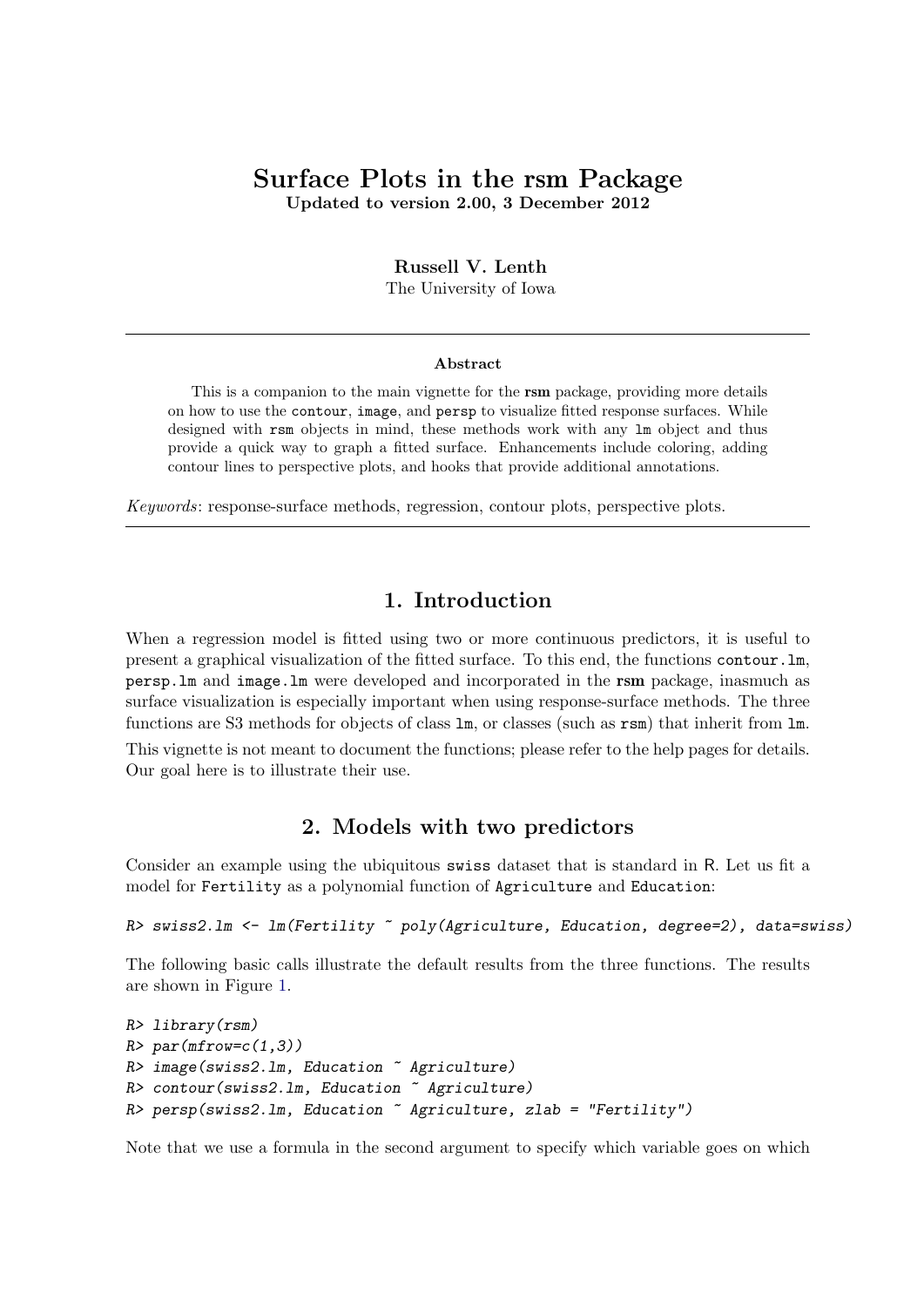

<span id="page-1-0"></span>Figure 1: Basic image, contour, and perspective plots.

axis. The persp plot uses a different viewpoint, distance, and tick type than the default; I feel that these new defaults are better for viewing response surfaces.

Generally (as we can see in Figure [1\)](#page-1-0), perspective plots are best not displayed in too small a space. It also helps to enhance them with shading, colors, or contour lines. The following call illustrates how to create an enhanced version of the perspective plot with a different point of view, shading, a different surface color, and contour lines added to the top surface of the box. We also restrict the predictor values to narrower ranges. The results are shown in Figure [2.](#page-2-0)

```
R persp(swiss2.1m, Education \tilde{a} Agriculture, col = "blue",
```

```
+ bounds = list(Agriculture=c(20,70), Education=c(0,30)),
```
- $+$  zlab = "Predicted Fertility", contours = list(z="top", col="orange"),
- $+$  theta =  $-145$ , phi = 35, shade = 1)

### 3. Three or more predictors

When a regression model has more than two continuous predictors, some additional issues arise:

- 1. We can use only two predictors at a time in an image, contour, or surface plot.
- 2. For two given predictors, the surface plot will change depending on the values of the other predictors. (The defaults for image, contour, and persp is to use the average, but this can be changed.)
- 3. There will be more than one surface plot; it is desirable to keep the scaling and coloring consistent among all these plots. (This happens automatically in all three functions; there is no way to defeat it other than by manually plotting the retrieved surface data.)

For illustration, we will use the data from a paper-helicopter experiment described in [Box,](#page-6-0) [Hunter, and Hunter](#page-6-0) [\(2005\)](#page-6-0), page 499, and provided in the rsm package as the dataset heli. The variables are coded variables  $x_1-x_4$ , which are, respectively, linear functions of wing area A, wing length ratio R, body width  $W$ , and body length L. the experiment was run in two blocks, and the response variable is ave, the average flight time in seconds. This dataset is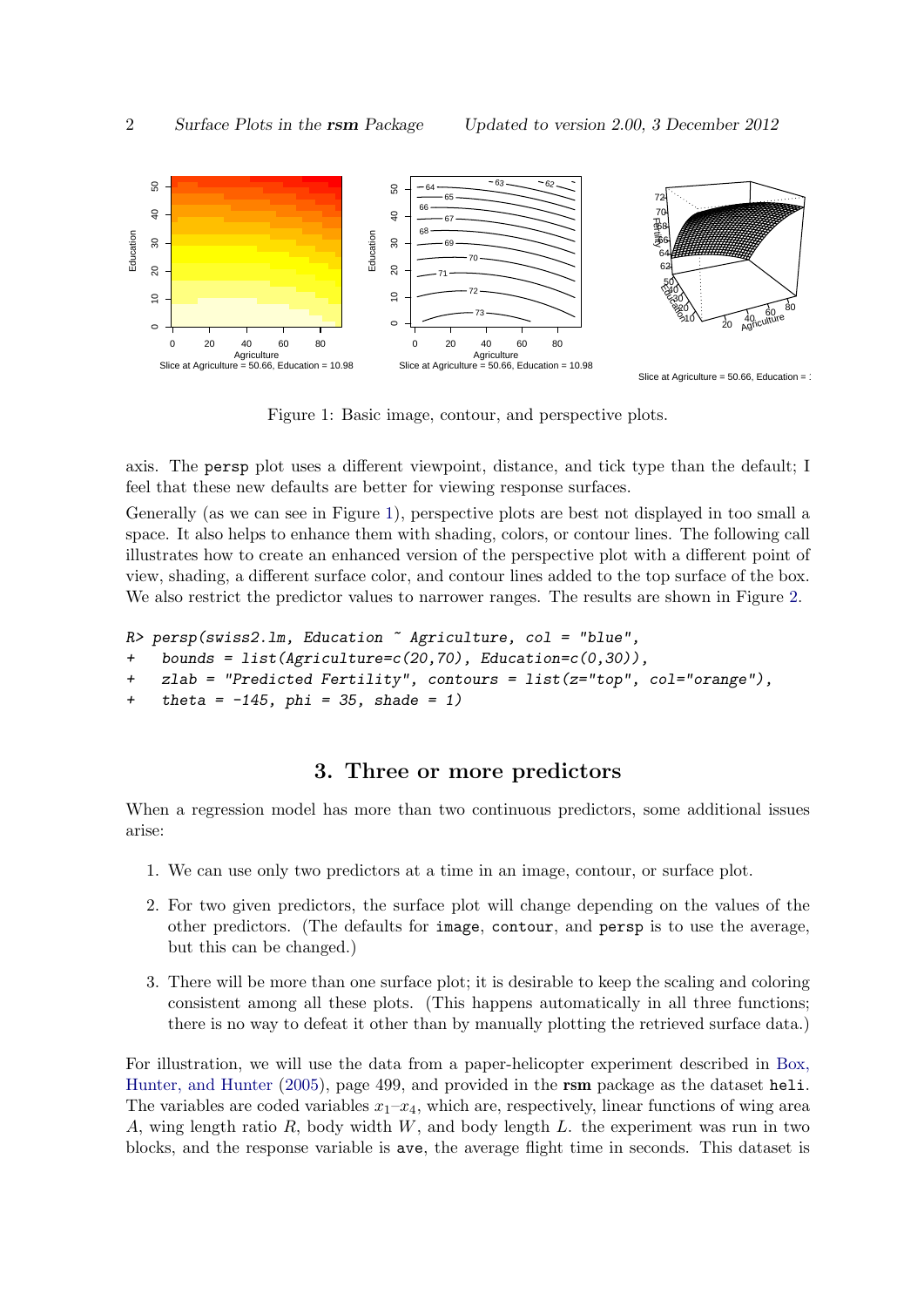

<span id="page-2-0"></span>Figure 2: Enhanced perspective plot.

analyzed in more detail in the main rsm [vignette.](#page-0-0) A second-order response-surface model for these data is obtained using

 $R$ > heli.rsm <- rsm(ave  $\tilde{b}$  block + SO(x1,x2,x3,x4), data = heli)

An rsm object is an extension of a lm object with extra response-surface-related information included. To obtain contour plots with each of the 6 possible pairs of the variables  $x_1-x_4$ , simply specify the formula  $x + x^2 + x^3 + x^4$  in the call to contour:

 $R$ > par(mfrow =  $c(2,3)$ )  $R$ > contour (heli.rsm,  $x1 + x2 + x3 + x4$ )

The result is shown in Figure [3.](#page-3-0) This dataset is an extension of data.frame that contains the coding information, and this information is retained in heli.rsm. When such coding is present, then by default, the coding formulas are used to decode the axis values  $x_1, x_2, x_3, x_4$ to their original values  $A, R, W, L$ .

Also, when variables other than those on the coordinate axes are involved, then what is displayed is a slice of the response surface, holding the other variables fixed at certain values. By default, we use the averages of numeric predictors, and the first levels of factors. This information is incorporated as part of the x-axis label in each contour plot. In this example, we are probably more interested in the behavior of the response surface in a neighborhood of the stationary point (where the gradient is zero). We show how to do this after a little bit more discussion in the next section.

### 4. Annotations and hooks

Suppose in the helicopter example, we want to add some annotations to the plots. Since there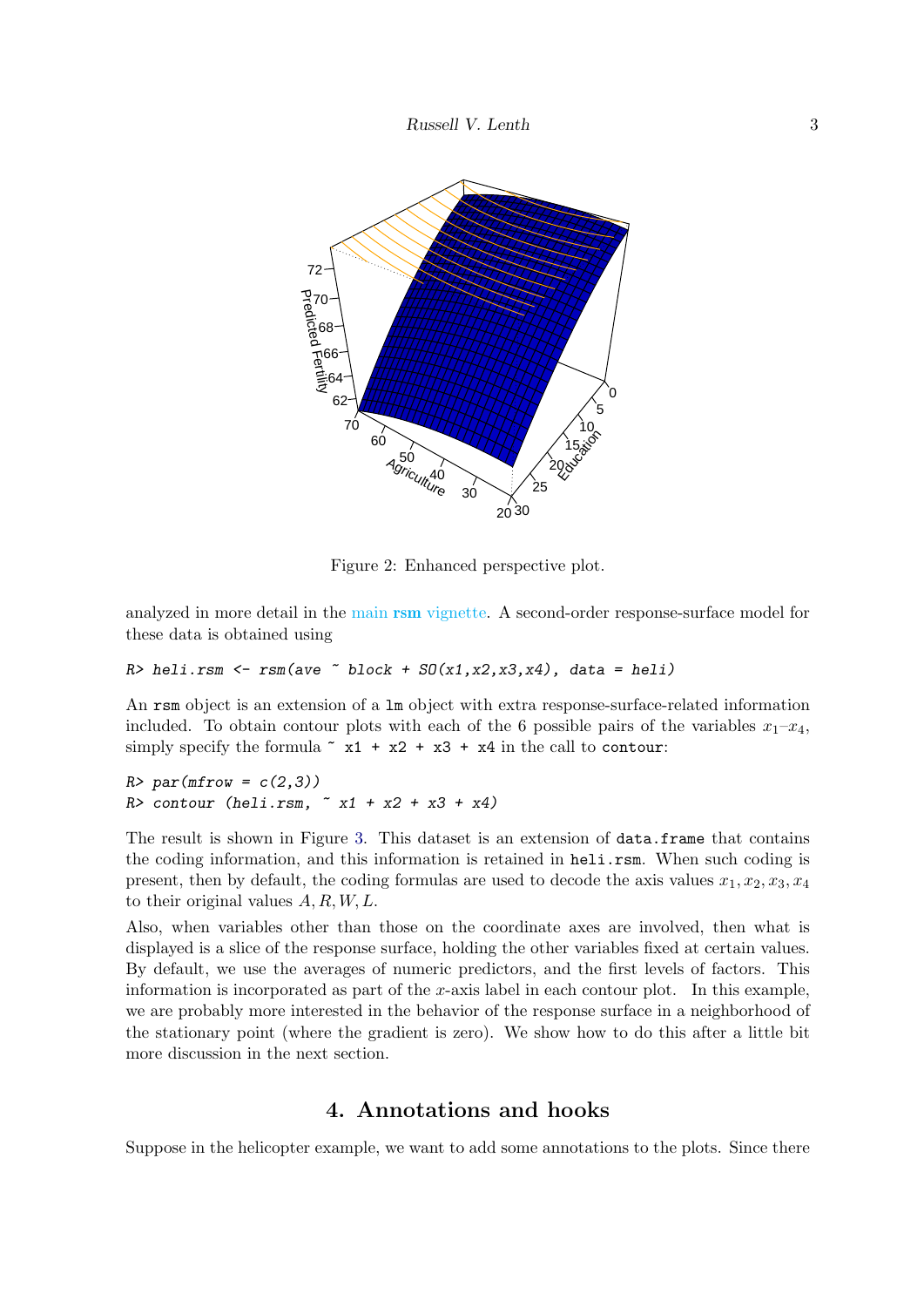<span id="page-3-1"></span><span id="page-3-0"></span>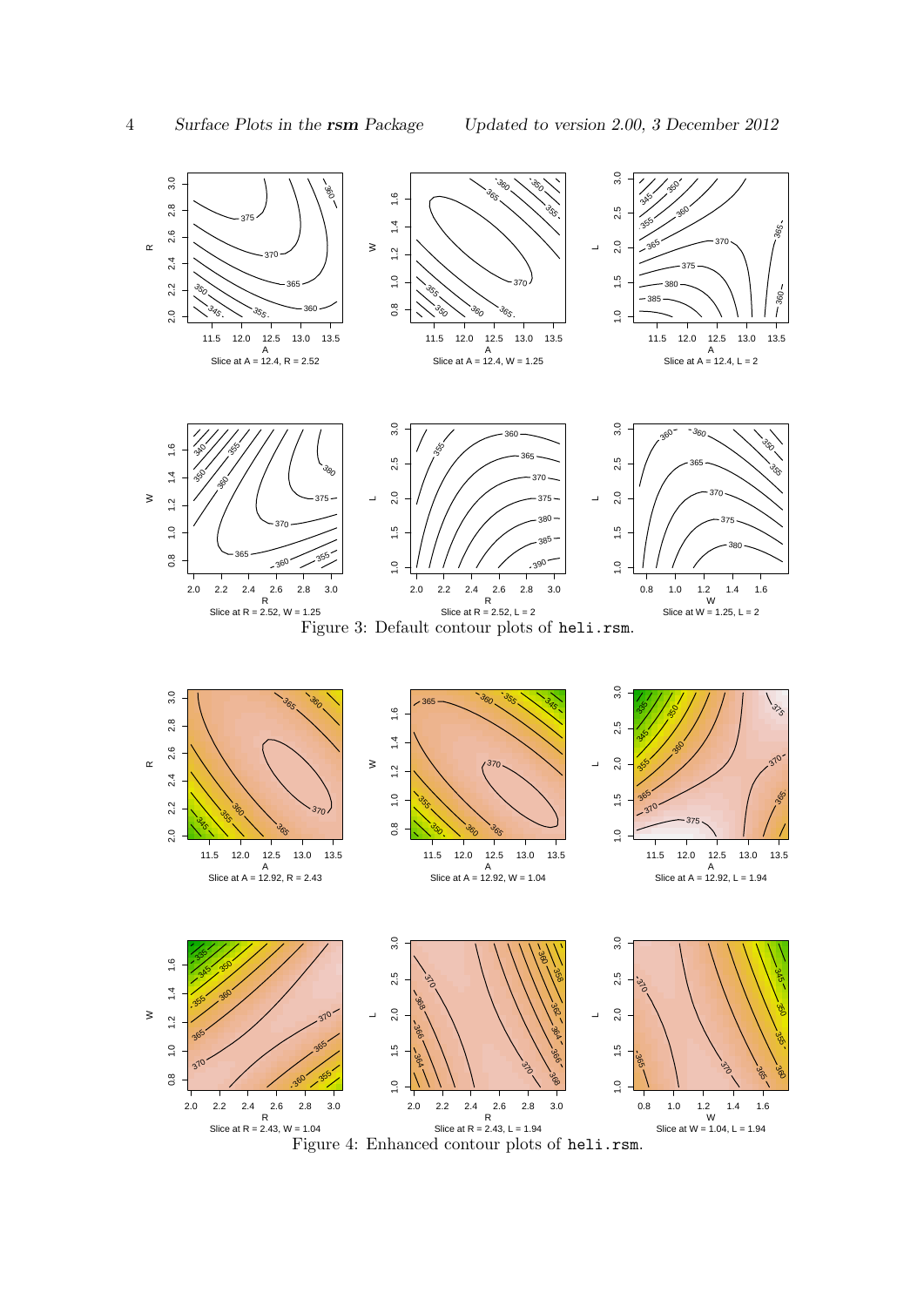are several plots, we don't want to do this manually. The contour method for lm objects (as well as image and persp) allow one to specify a hook argument to take care of things like that. The hook should be a list containing function definitions for one or both of pre.plot and post.plot. Obviously, these are functions that are run just before, and just after, each plot is constructed. Each function is passed one argument, a character vector of length 4; elements 1 and 2 are the labels for the horizontal and vertical axes; elements 3 and 4 are the corresponding variable names; and element 5 is a label describing the slice being plotted.

In the following code, we set up a **post**.**plot** hook to plot the position of the stationary point in each graph.

```
R> xs <- canonical(heli.rsm) xs
R> myhook <- list()
R> myhook$post.plot <- function(lab) {
    idx \leftarrow sapply(lab[3:4], grep, names(xs))
    points (xs[idx[1]], xs[idx[2]], pch=2, col="red")+ }
```
The coding is a bit tedious due to the need to match elements of xs with the variable names. To create an enhanced contour plot, use the at argument to specify that we want the plots sliced at the stationary point instead of the origin, the image argument to enhance the plots with a background color image, and use hook to incorporate the above hook function. Figure [4](#page-3-1) shows the results. Centering at the stationary point gives an entirely different view of the fitted surface than is seen in Figure [3.](#page-3-0)

 $R$ > par(mfrow =  $c(2,3)$ )  $R$ > contour (heli.rsm,  $\tilde{x}$  x1 + x2 + x3 + x4, image = TRUE,  $at = xs, hook = myhook)$ 

## 5. Saving graphs separately

An issue comes up when we don't want to squeeze all the plots into one multi-panel frame. For PostScript and PDF formats, this is easy to handle. For example:

```
R> pdf(file = "heli-cps.pdf")R> contour (heli.rsm, x + x2 + x3 + x4, image = TRUE, at = xs, hook = myhook)
R > dev.off()
```
With this example, the resulting file will have six pages, one per graph. We can then import, say, the fourth graph into a pdflatex source file using a command like

```
\includegraphics[width=.75\linewidth, page=4]{heli-cps.pdf}
```
If you are using Sweave, the device setup is already done in the background, and all you need to do is label the code chunk and import the desired graph(s).

If instead you want to create a separate file for each graph, use hooks to create files based on variable names. For example,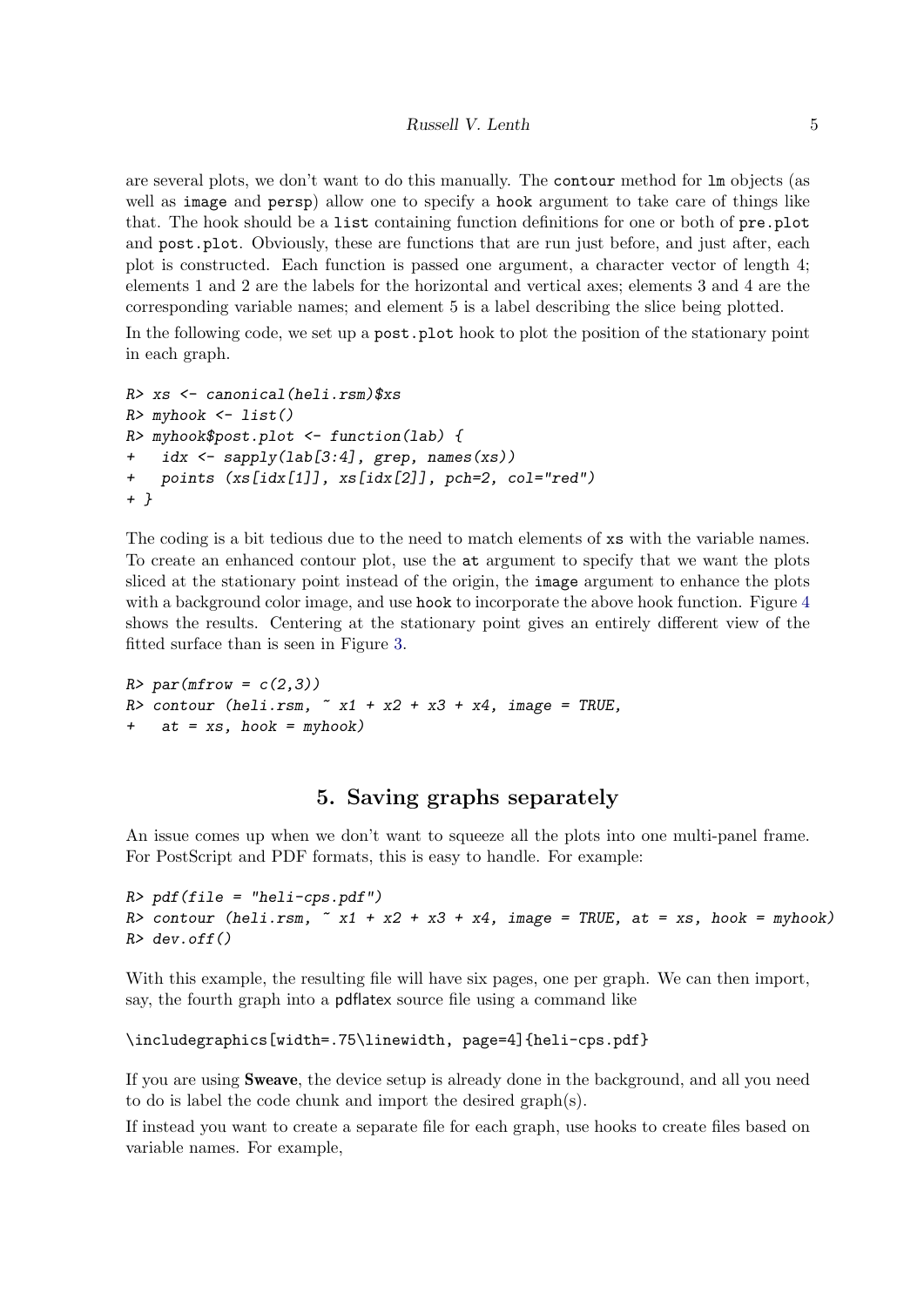

<span id="page-5-0"></span>Figure 5: The first and third perspective plots with rainbow colors and contour coloring.

```
R> png.hook <- list()
R> png.hook$pre.plot <- function(lab)
+ png(file = paste(lab[3], lab[4], " . png", sep = "")R> png.hook$post.plot = function(lab)
+ dev.off()
R> contour (heli.rsm, x + x2 + x3 + x4, image = TRUE, at = xs, hook = png.hook)
```
#### 6. More on perspective plots

The lm method for persp handles its col argument differently than the default persp function. For other than a single color, it determines surface-facet colors based on the fitted response value (like is done in image) rather than requiring a matrix of facet colors.

Contours To add contour lines to a perspective plot, use the contours argument. It may be a boolean value, character value, or a list. With contours=TRUE or equivalently, contours="bottom", contour lines are drawn on the bottom surface of the box using the default foreground color. With contours="top", they are drawn at the top. Bottom contours are drawn before the surface is drawn (so they may become partially obscured), and top contours are drawn afterward. A value of contours="colors" will draw the contours on the bottom, using the same colors as the corresponding contour levels on the surface (as illustrated in Figure [5\)](#page-5-0). Any other character value of contours will be taken as a color name for the contours, e.g., contours="green". For more control, contours can be a list containing any or all of col (which may be either "colors" or a valid color), z (which may be "top", "bottom", or a numeric z value), and lwd (to control the width of the lines).